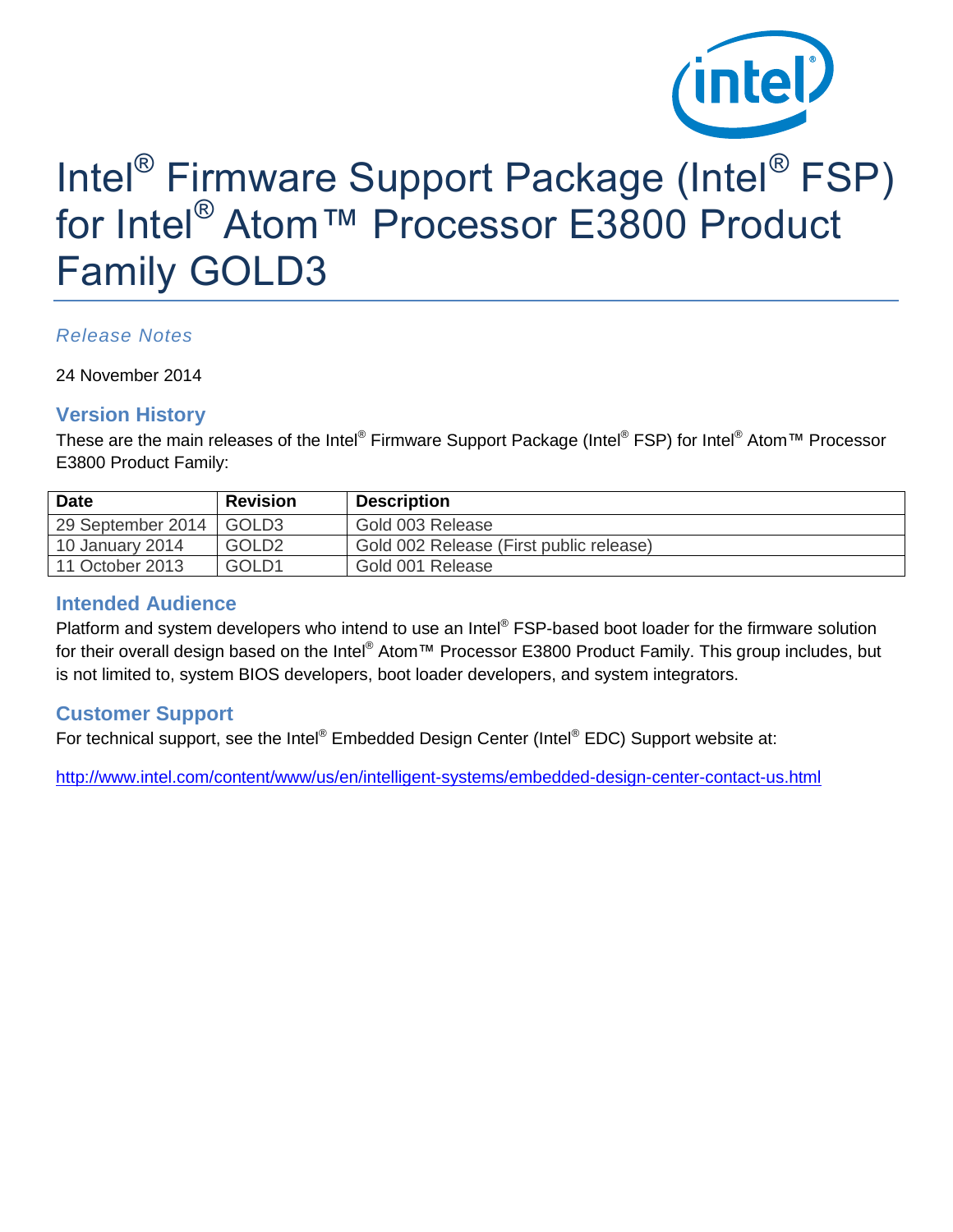# Contents:

| 5                                                      |
|--------------------------------------------------------|
| <b>Related Documentation, Tools, and Packages</b><br>6 |
|                                                        |
| 8                                                      |
| <b>Hardware and Software Compatibility</b><br>9        |
| 10                                                     |
|                                                        |
| 12                                                     |
|                                                        |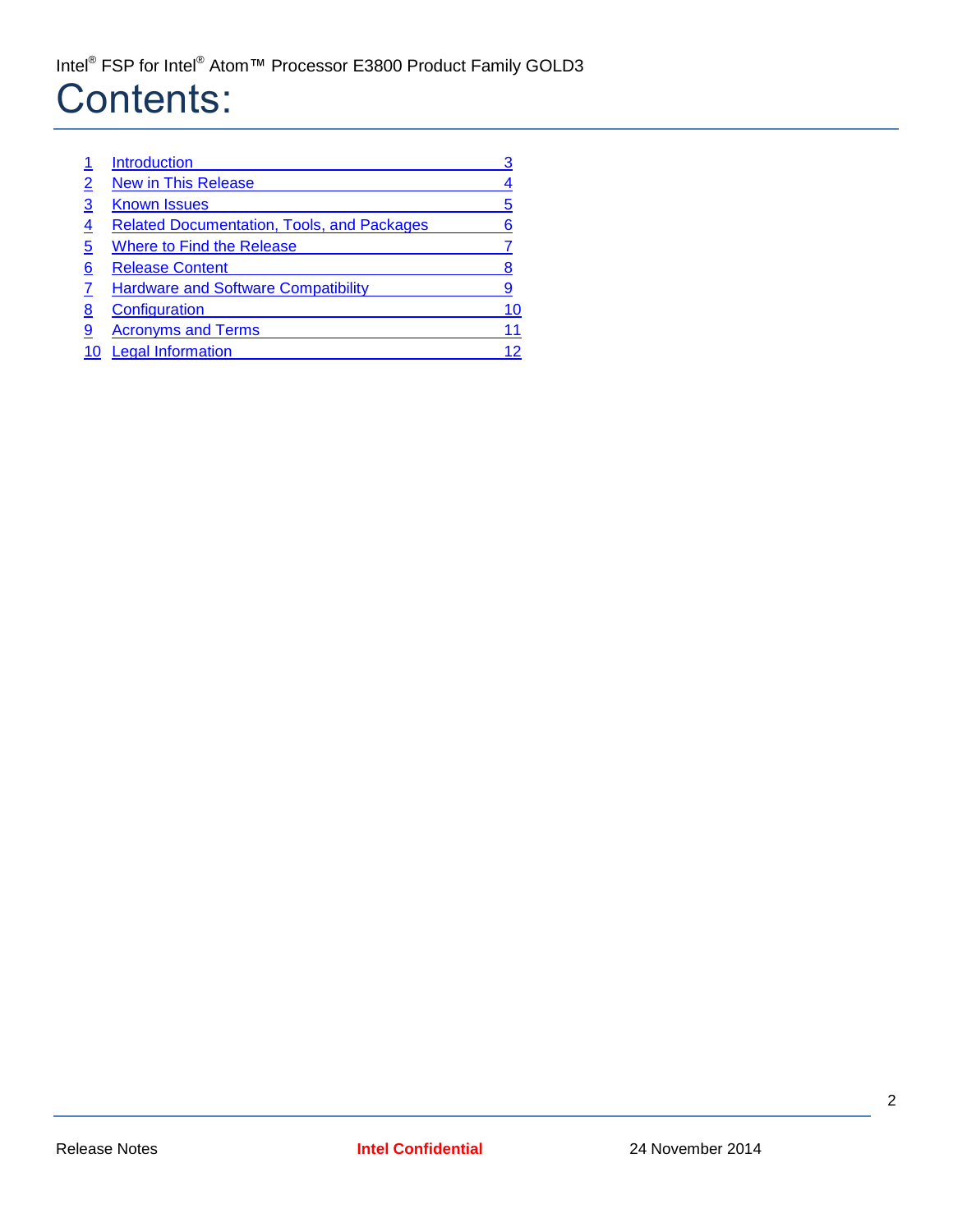### <span id="page-2-0"></span>**1 Introduction**

This package contains required binary image(s) and collateral for the Intel® Firmware Support Package (Intel® FSP) for Intel® Atom™ Processor E3800 Product Family.

This document provides system requirements, installation instructions, issues and limitations, and legal information.

To learn more about this product, see:

- New features listed in the [New in this Release](#page-3-0) section below.
- Reference documentation listed in the [Related Documentation,](#page-5-0) Tools, and Packages section below.
- Installation instructions listed in the [How to Install this Release](#page-6-1) section below.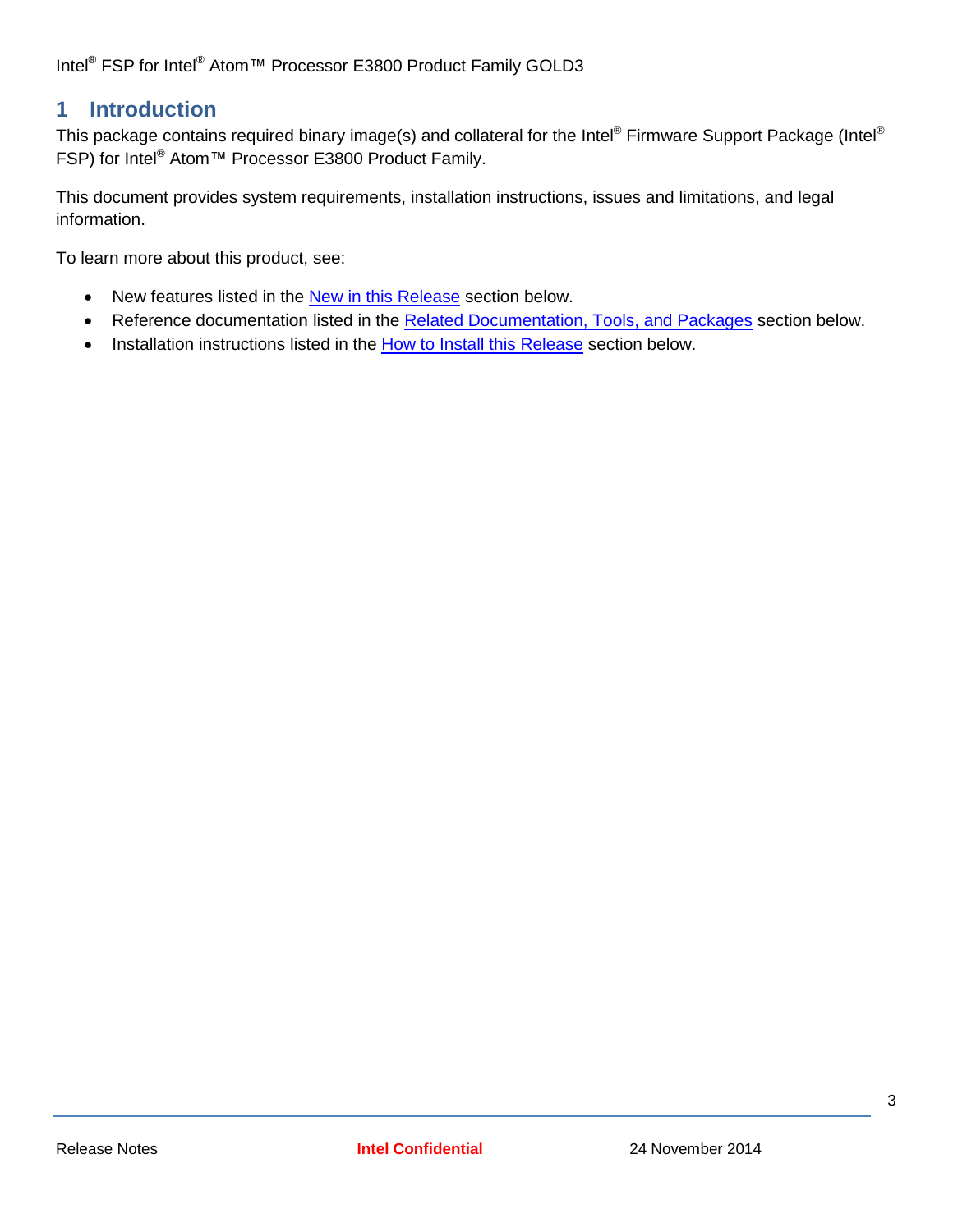## <span id="page-3-0"></span>**2 New in This Release**

#### **New Features**

This release includes the following new features and product changes:

- Support for the C0 and D0 stepping Intel<sup>®</sup> Atom™ Processor E3800 System on a Chip (SoC)
- Support for Android
- Additional FSP configuration parameters
- Memory Down configuration parameters moved from Vital Product Data (VPD) to Updatable Product Data (UPD)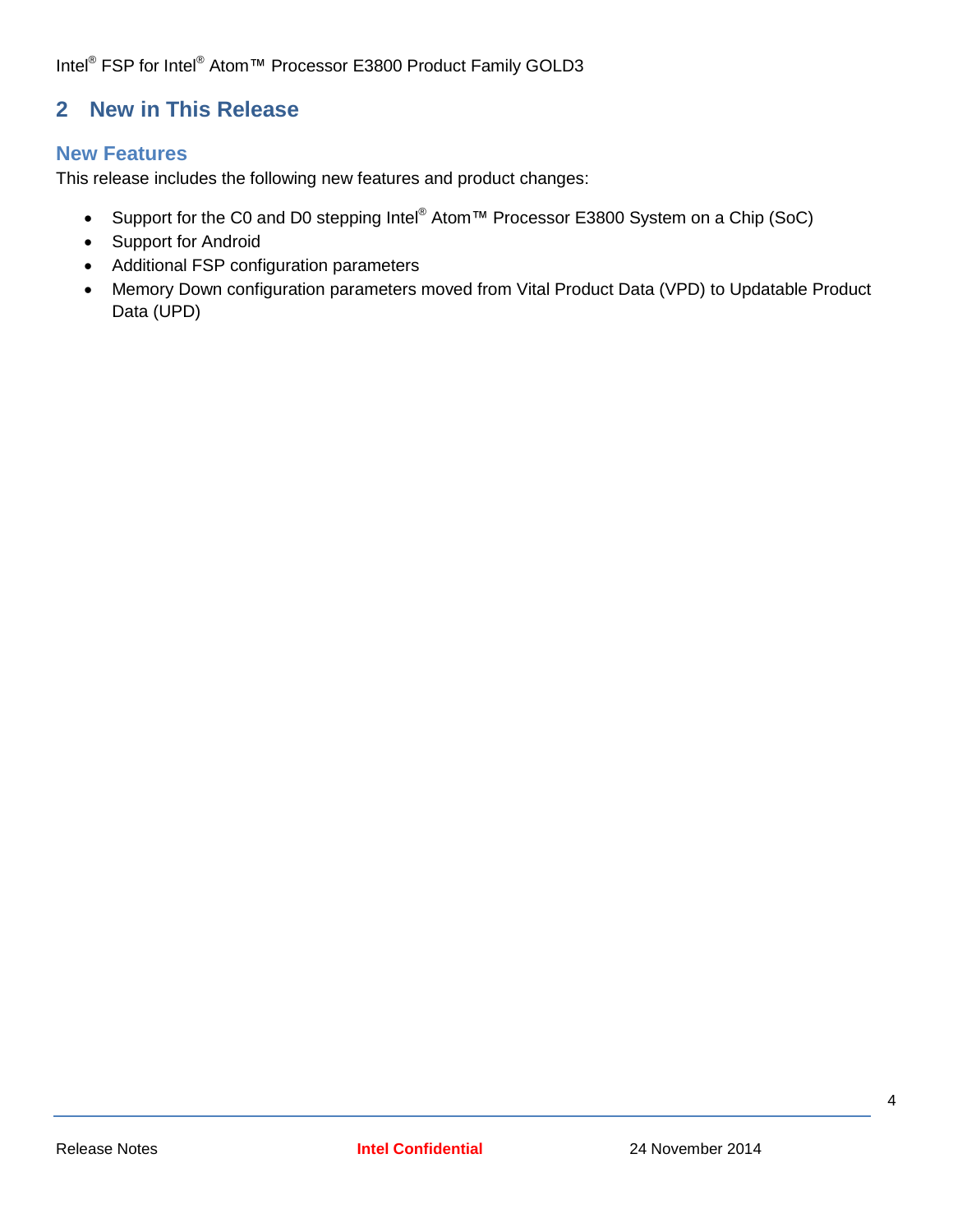## <span id="page-4-0"></span>**3 Known Issues**

None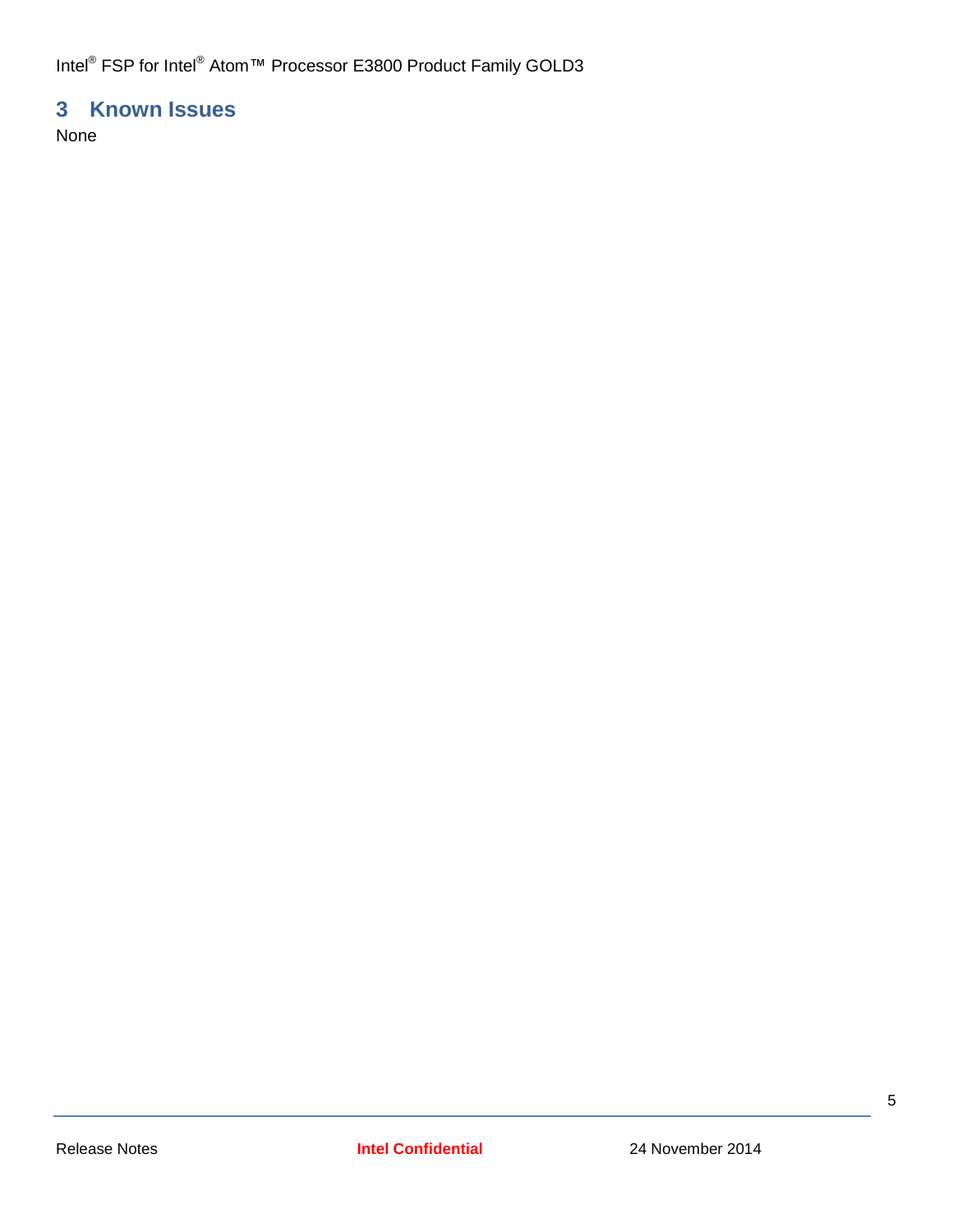# <span id="page-5-0"></span>**4 Related Documentation, Tools, and Packages**

- Intel<sup>®</sup> Firmware Support Package for Intel<sup>®</sup> Atom<sup>™</sup> Processor E3800 Product Family Integration Guide
- Binary Configuration Tool (BCT) for Intel® FSP Available at [www.intel.com/fsp](http://www.intel.com/fsp)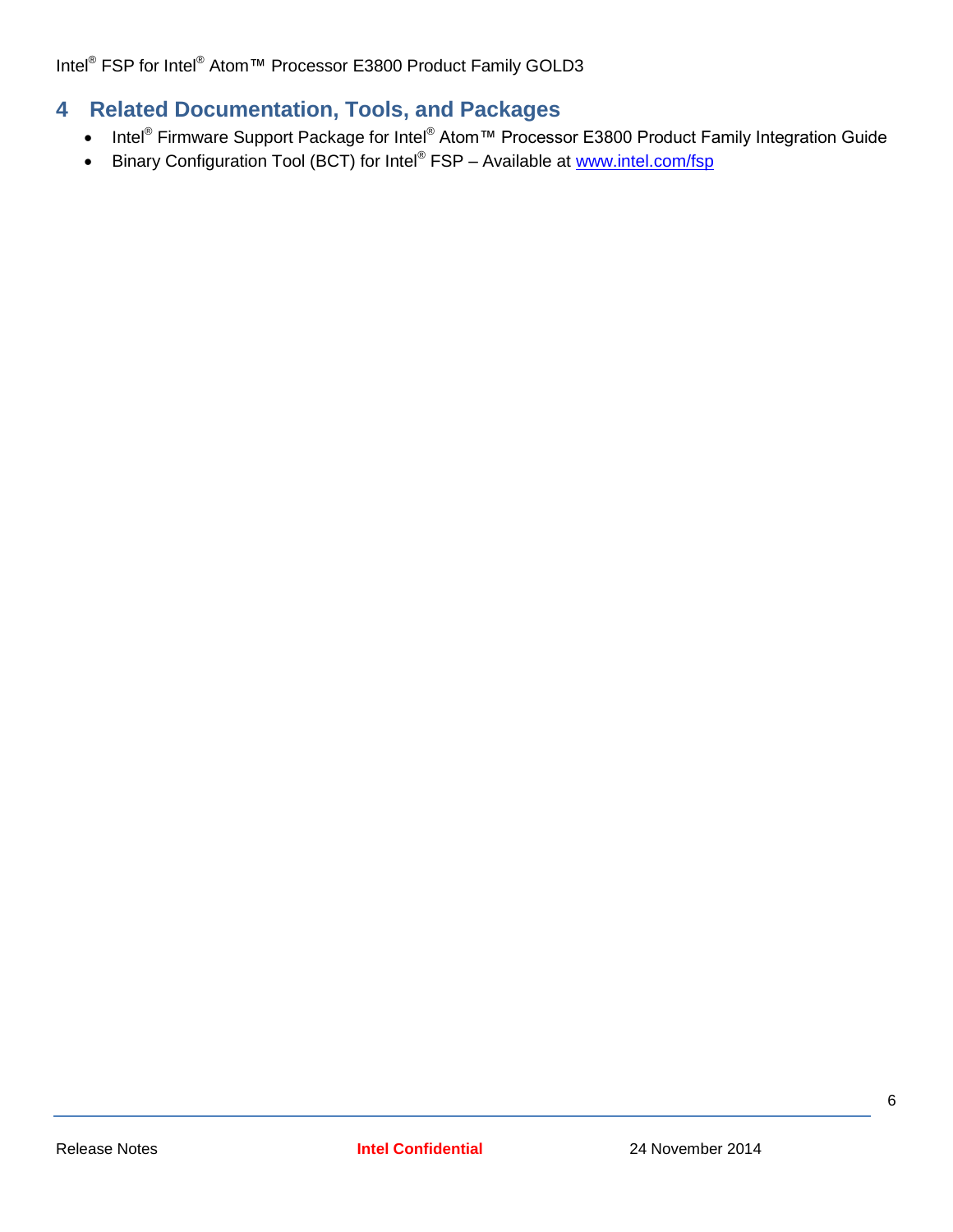### <span id="page-6-0"></span>**5 Where to Find the Release**

This package can be found at [www.intel.com/fsp.](http://www.intel.com/fsp)

#### <span id="page-6-1"></span>**How to Install this Release**

This release can be installed on either a Windows or a Linux system.

For Windows:

- 1. Download the Windows .exe file from [www.intel.com/fsp.](http://www.intel.com/fsp)
- 2. Run the .exe file to perform the installation.

For Linux:

- 1. Download the Linux .tgz file from [www.intel.com/fsp.](http://www.intel.com/fsp)
- 2. Extract the contents of the .tgz file.
- 3. See the Readme\_Extract.txt file for further instructions to complete the installation.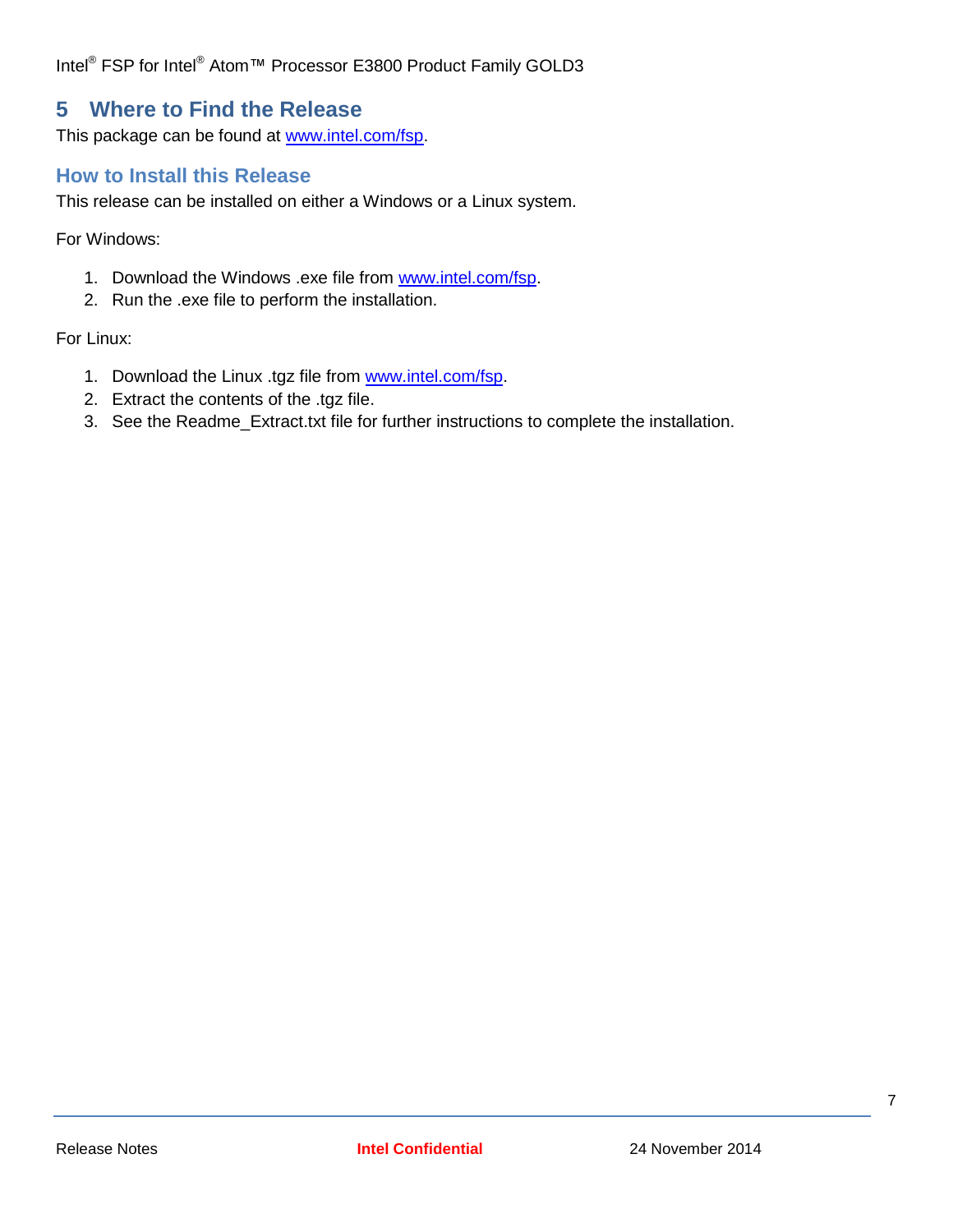## <span id="page-7-0"></span>**6 Release Content**

This release package contains:

- FSP Binary
- Boot Setting File (BSF)
- FSP Integration Guide
- Release Notes
- Sample Code
- Intel<sup>®</sup> Atom™ Processor E3800 SoC Microcode
- Intel<sup>®</sup> Atom™ Processor E3800 Customer Refererence Board (CRB) Platform Guide
- Intel<sup>®</sup> Atom™ Processor E3800 CRB Flash Image File
- Trusted Execution Engine (TXE) Binary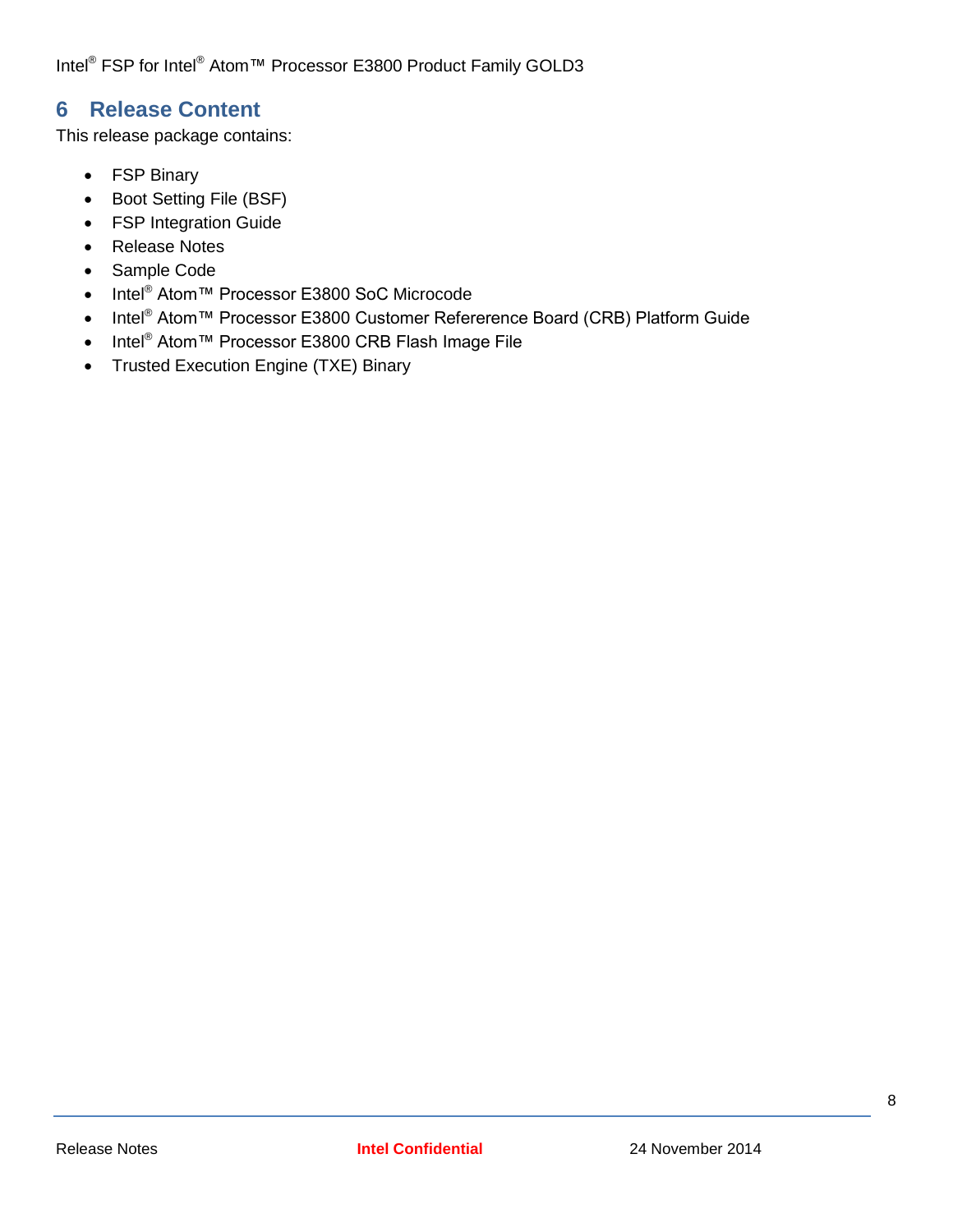## <span id="page-8-0"></span>**7 Hardware and Software Compatibility**

#### **Supported Hardware**

The FSP included in this release is specifically targeted for the Intel® Atom™ Processor E3800 Product Family System on a Chip (SoC).

#### **Supported Operating Systems**

This release installs on either a Windows or a Linux system. However, the FSP binary itself can be used with any software development environment to generate a complete boot loader solution.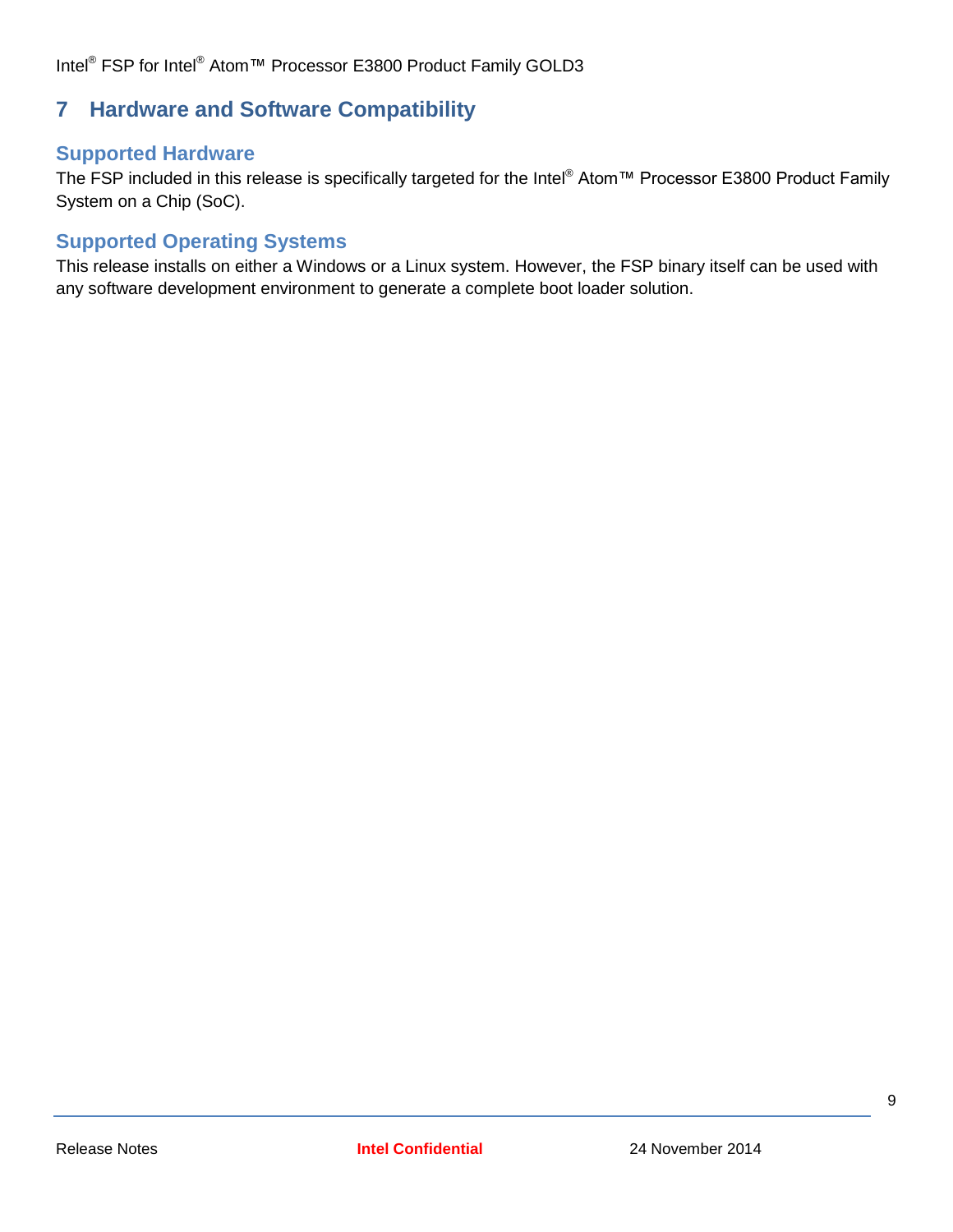## <span id="page-9-0"></span>**8 Configuration**

A Binary Configuration Tool (BCT) for the Intel® FSP is provided as a companion tool and is intended to be used to:

- Customize the FSP binary configuration options based on the Boot Setting File (BSF).
- Rebase the FSP binary to a different base address (the default base address of the Intel® FSP for Intel® Atom™ Processor E3800 Product Family is 0xFFFC0000).

It's recommended to use latest BCT with this release.

Please refer to the BCT User Guide for the usage instructions. See the Related Documentation, Tools, and [Packages](#page-5-0) to obtain the BCT.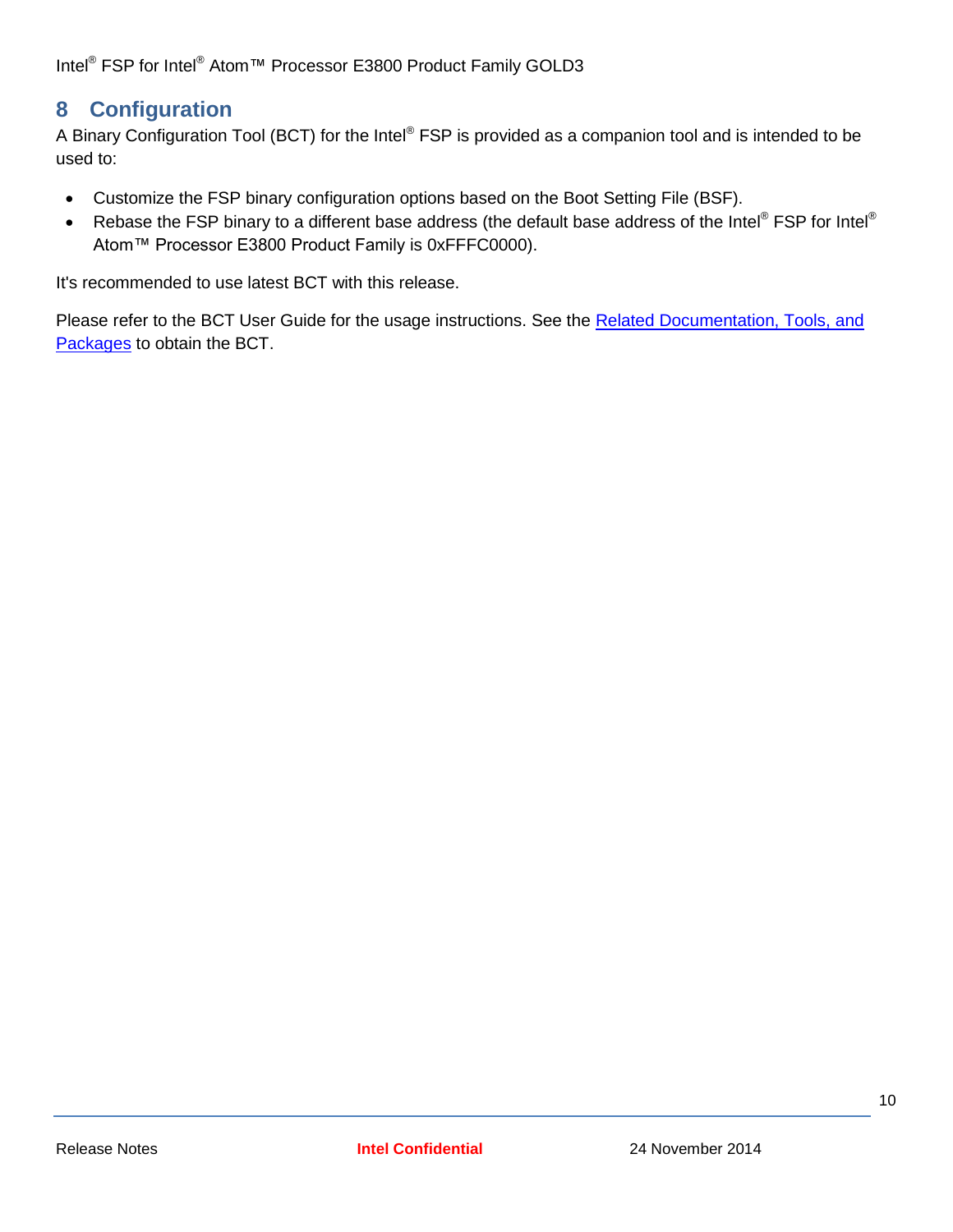# <span id="page-10-0"></span>**9 Acronyms and Terms**

The following acronyms and terms are used in this document (arranged in alphabetic order):

| Acronym/Term | <b>Description</b>               |  |
|--------------|----------------------------------|--|
| <b>BCT</b>   | <b>Binary Configuration Tool</b> |  |
| <b>BSF</b>   | <b>Binary Settings File</b>      |  |
| <b>CRB</b>   | <b>Customer Reference Board</b>  |  |
| <b>EDC</b>   | <b>Embedded Design Center</b>    |  |
| <b>FSP</b>   | Firmware Support Package         |  |
| SoC          | System on a Chip                 |  |
| <b>TXE</b>   | <b>Trusted Execution Engine</b>  |  |
| <b>UPD</b>   | <b>Updatable Product Data</b>    |  |
| <b>VPD</b>   | <b>Vital Product Data</b>        |  |